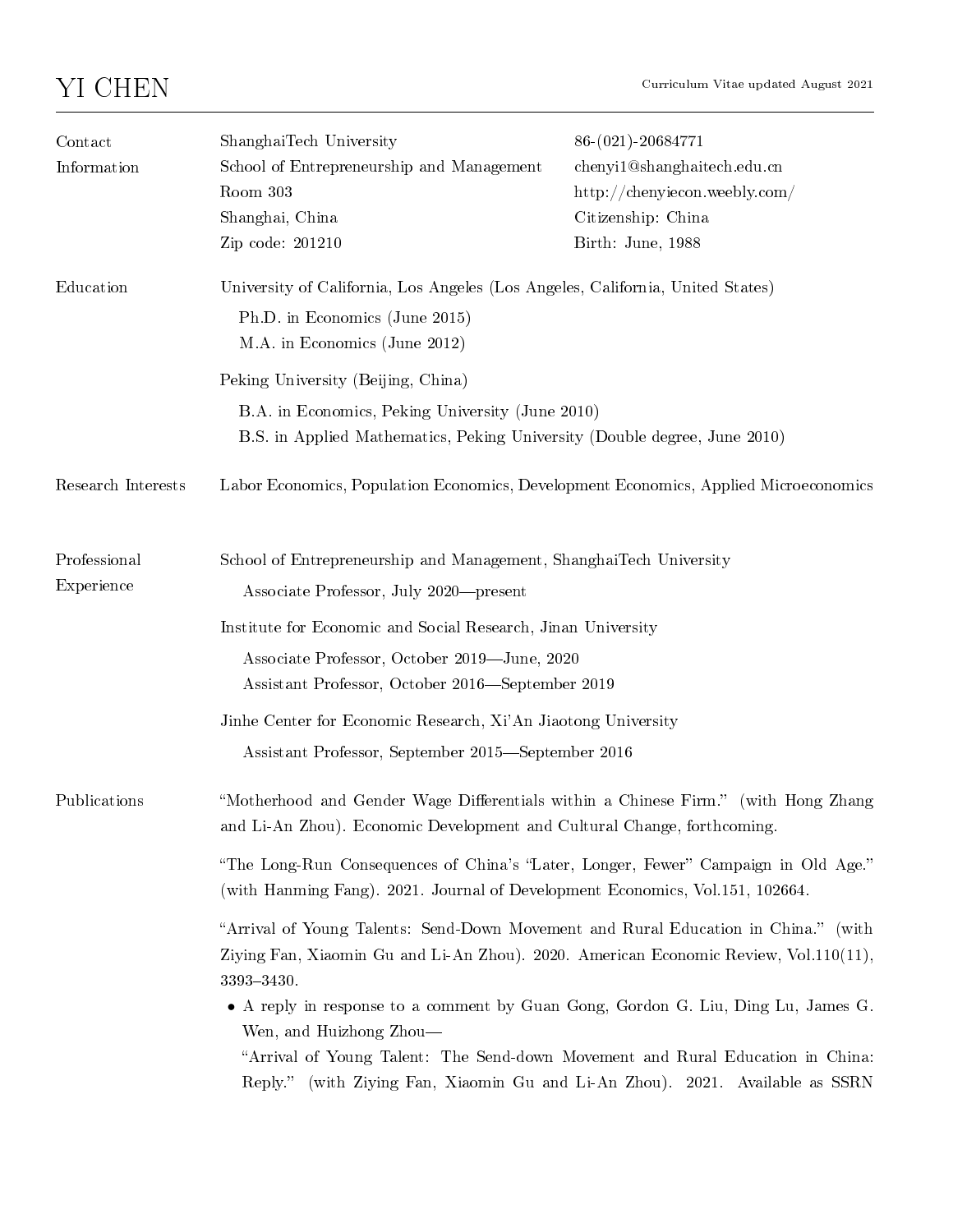Working Paper 3787288.

``The Power of the Government: China's Family Planning Leading Group and the Fertility Decline since 1970.'' (with Yingfei Huang). 2020. Demographic Research, Vol.42, 985--1038.

``Estimating Returns to Education in Urban China---Evidence from a Natural Experiment in the Schooling Reform.'' (with Sheng Jiang and Li-An Zhou). 2020. Journal of Comparative Economics, Vol.  $48(1)$ ,  $218-233$ .

``Explaining the Decline of the U.S. Saving Rate: the Role of Health Expenditure.'' (with Maurizio Mazzocco and Béla Személy). 2019. International Economic Review, Vol.60(4), 1823--1859.

``Does Raising Family Income Cause Better Child Health? Evidence from China.'' (with Xiaoyan Lei, Li-An Zhou). 2017. Economic Development and Cultural Change, Vol.65(3), 495--520.

``县级财政负担与地方公共服务:农村税费改革的影响''(与周黎安合作),《经济学(季刊)》, 2015年第2期, 417-434

"中国教育收益率的结构分析——基于技术溢出的视角"(与阎开合作),《南方经济》,2010年8月,  $61 - 74$ 

``劳动合同对于进城务工人员收入影响的有效性分析''(与刘阳阳合作),《经济学(季刊)》, 2009年第2期,687--712

Working Papers "How Did China's 'Later Marriage' Policy Affect the Timing of First Marriage and Later-Life Outcomes?.'' (with Yi Zhao). 2021. Available as SSRN Working Paper 3848654.

> ``The State of Mental Health Among the Elderly Chinese.'' (with Hanming Fang). 2020. Available as NBER Working Paper 26690.

> ``Never Too Old to Save? Explaining High Savings Rates among Urban China's Elderly.'' 2016.

Grants ``The Dynamics and Mechanisms of the Gender Wage Difference: Evidence from a Firm Personnel Data.'' Young Scientists Fund, National Natural Science Foundation of China, 2020-2022.

Other Publications "家庭内部分工、性别歧视与性别工资差异",《经济资料译丛》,2017年第3期,42-45

Media Coverage "Rural education and the send-down movement--A chaotic episode in China's past paved the way for better schooling in the countryside", Research Highlights of the American Economic Association, 2020.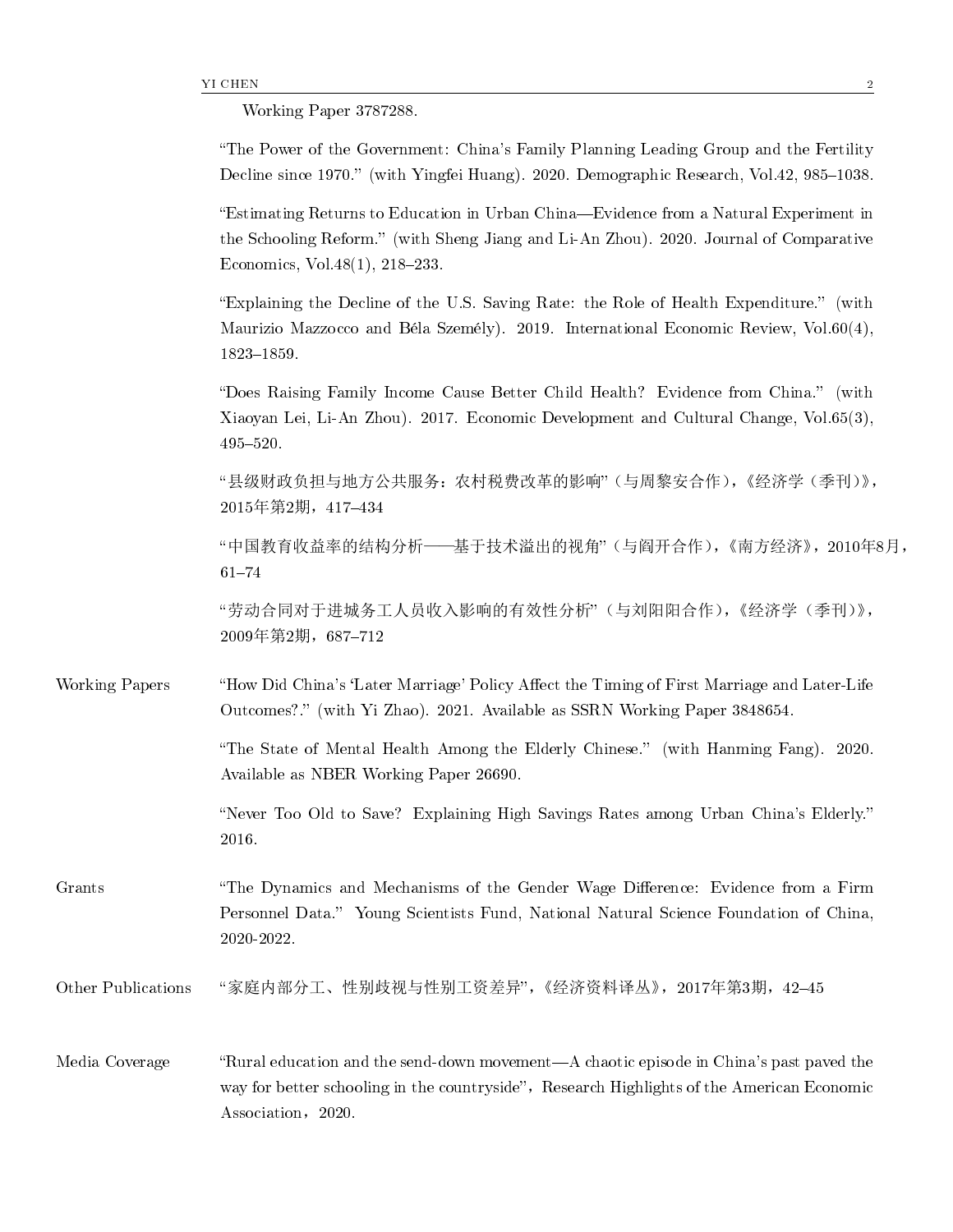|              | "多上一年中学能提高我们的收入吗?", 黄埔大道西观点, 2020<br>Republished by 中国经济学教育科研网                                                                                                                                                                                                                                                                                  |  |
|--------------|-------------------------------------------------------------------------------------------------------------------------------------------------------------------------------------------------------------------------------------------------------------------------------------------------------------------------------------------------|--|
|              | "有关计划生育的五个"错误"认知", 澎湃/黄埔大道西观点, 2020<br>Republished by 中国经济学教育科研网                                                                                                                                                                                                                                                                                |  |
|              | ""3+1+2"方案下, 化学可能成为物理之后的遇冷科目", 黄埔大道西观点/羊城派, 2019                                                                                                                                                                                                                                                                                                |  |
|              | "How Do Family Planning Policies Reshape the Life of the Chinese Elderly?" (with Hanming<br>Fang), VoxChina, 2018<br>Republished by VoxDev.org, VoxEU.org, and 黄埔大道西观点                                                                                                                                                                          |  |
|              | ""上山下乡"带动农村教育", 政见 CNPolitics.org, 2018                                                                                                                                                                                                                                                                                                         |  |
|              | ""性别歧视"是女性在劳动力市场处于弱势的万恶之源么?",黄埔大道西观点, 2017                                                                                                                                                                                                                                                                                                      |  |
| Teaching     | ShanghaiTech University                                                                                                                                                                                                                                                                                                                         |  |
|              | Undergraduate: Introduction to Economics (2020 Fall, 2021 Spring, 2021 Fall)                                                                                                                                                                                                                                                                    |  |
|              | Jinan University                                                                                                                                                                                                                                                                                                                                |  |
|              | Graduate: Applications of Econometric Software (2017 Fall, 2018 Fall, 2019 Fall)<br>Undergraduate: Statistical Software for Data Analysis (2018 Fall, 2019 Fall)                                                                                                                                                                                |  |
|              | Xi'An Jiaotong University                                                                                                                                                                                                                                                                                                                       |  |
|              | Graduate: Health Economics, Labor Economics (2016 Spring)<br>Undergraduate: Introduction to Econometrics (2015 Fall)                                                                                                                                                                                                                            |  |
| Referee      | China Economic Quarterly International, China Economic Review, Economic Inquiry, Eco-<br>nomics and Human Biology, Economics of Transition, Journal of Comparative Economics,<br>Journal of Health Economics, Journal of Population Economics, Management Science, World<br>Development, 经济学(季刊), 南方经济                                          |  |
| Presentation | 2021: Shanghai University of Finance and Economics (Shanghai), Fudan University (Shang-<br>hai), Renmin University of China (Beijing, scheduled)                                                                                                                                                                                                |  |
|              | 2020: Third Renmin University-GLO Conference on Chinese Labor Market (online), In-<br>ternational Symposium on Contemporary Labor Economics (Guangzhou), ShanghaiTech<br>University (webinar)                                                                                                                                                   |  |
|              | 2019: CUHK-ShanghaiTech Forum on Chinese Economy (Shanghai), International Sym-<br>posium on Contemporary Labor Economics (Shenzhen), Wuhan University (Wuhan), 4 <sup>th</sup><br>Biennial Conference of China Development Studies (Shanghai), China Meeting of the Econo-<br>metric Society (Guangzhou), Renmin University of China (Beijing) |  |